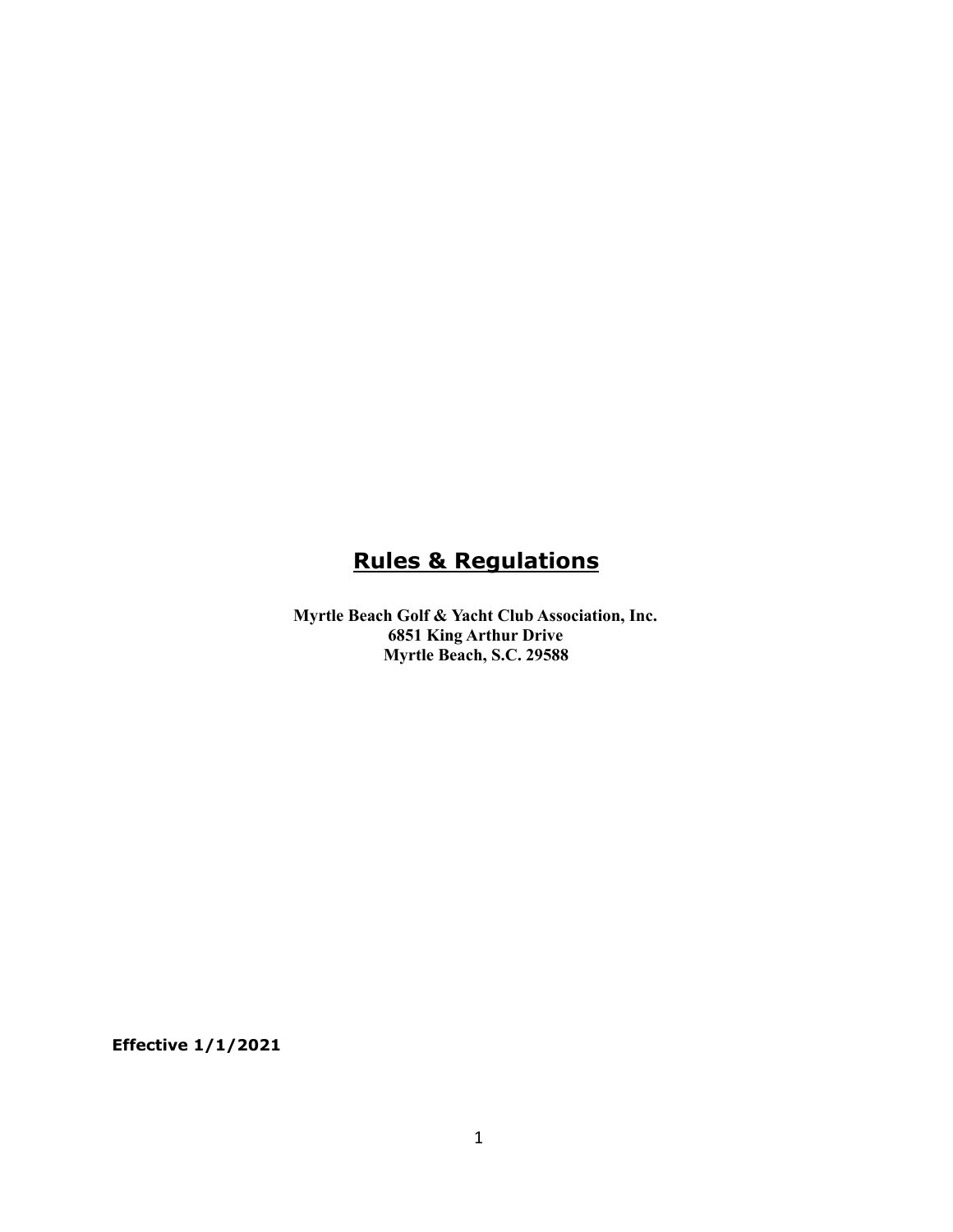#### **Myrtle Beach Golf & Yacht Club Association, Inc.**

#### **Preface**

It is important, given the relative closeness of the living units, that we, as residents, are aware of and respect the needs and requirements of our neighbors. The hours of work for one may be quite different from those of another. Some residents are retirees and others have young families. Our community is more interesting because of the diversity. In order to assure that each of these diverse needs is met, the Board of Directors over the years has developed and modified a set of Rules and Regulations. All residents and their guests must adhere to these Rules and Regulations. A copy of this booklet will be given to each property owner and tenant. New copies will be distributed as changes are made.

Questions, suggestions or complaints should be made to the Homeowner Association Manager in writing. If the HOA Manager is unable to resolve your concerns, they will be deferred to the Board of Directors. Following this procedure should assure that your request will be handled in an orderly manner. In addition, all property owners are invited to attend the monthly Board of Directors meeting, which is held at the community center on the second Tuesday of each month. Time will be allocated at the end of each meeting for the residents to make comments about the agenda items that were discussed during the Board Meeting. Property owners may request an item to be placed on the agenda by submitting the item in writing by the first of each month.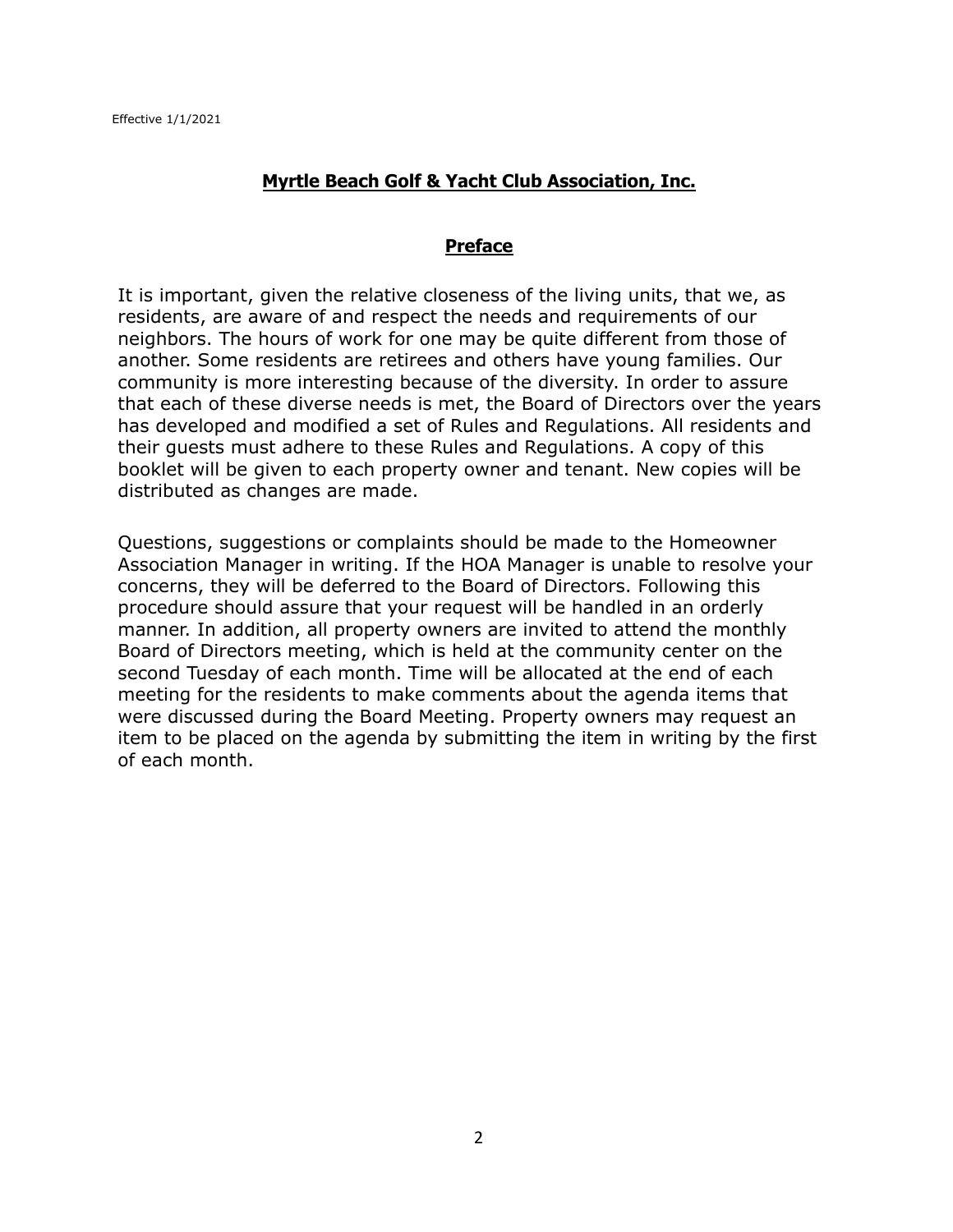# **MBG&YC Covenant — Section 8.1**

The Association or any Owner, shall have the right to enforce by and proceeding at law or in equity, all of the restrictions, conditions, covenants easements, reservation, liens and charges now or hereafter imposed by the provisions of this Declaration. Failure of the Association or any Owner to enforce any covenant to restriction herein contained shall in no event be deemed as a waiver of rights to do so thereafter. The association shall have the right to establish, assess and collect reasonable fines and penalties for violations of this Declaration, which shall be liens against Dwellings, be as provided herein. Such fines shall not exceed \$50.00 per violation per day.

**Abusive or Harassing Behavior:** Owner, tenants, guests or any other person shall not engage in any abusive or harassing behavior, either verbal or physical, directed at other owners, tenants, guests or any other person including HOA management, its agents, contractors, employees, volunteers or vendors. First offense fine \$50.00 at the discretion of the Manager.

**Alligators/Aquatic Animals:** Any individual or individuals, of any age, who feed any aquatic animal while they are in the water or on the bank, will be subject to an immediate \$50.00 fine for each offense. If the individual or individuals are feeding alligators, they will also be reported to the State of South Carolina, where they can face a \$200.00 fine and up to 30 days in prison.

Any individual or individuals of any age who harass or harm an alligator will be subject to an immediate \$50.00 fine for each offense. This includes throwing rocks, sticks or any object at an alligator. The individuals will be reported to the State of South Carolina, where they can face a fine up to \$5,000.00 and one year in prison.

**Amendment/Repeal:** These Rules and Regulations may be amended or repealed at any time by the Board of Directors.

**Approval Revocable:** Any consent given under these Rules and Regulations by the Board of Directors shall be revocable at any time.

**Architectural Review Board (ARB):** ARB Permits are required for all repairs and changes to the exterior of dwellings, common areas, and topography/elevation to include tree removal. Sunday work by contractors is not permitted. Violations of the ARB process will be subject to an immediate fine of \$50.00 per occurrence and the immediate cessation of any work in progress.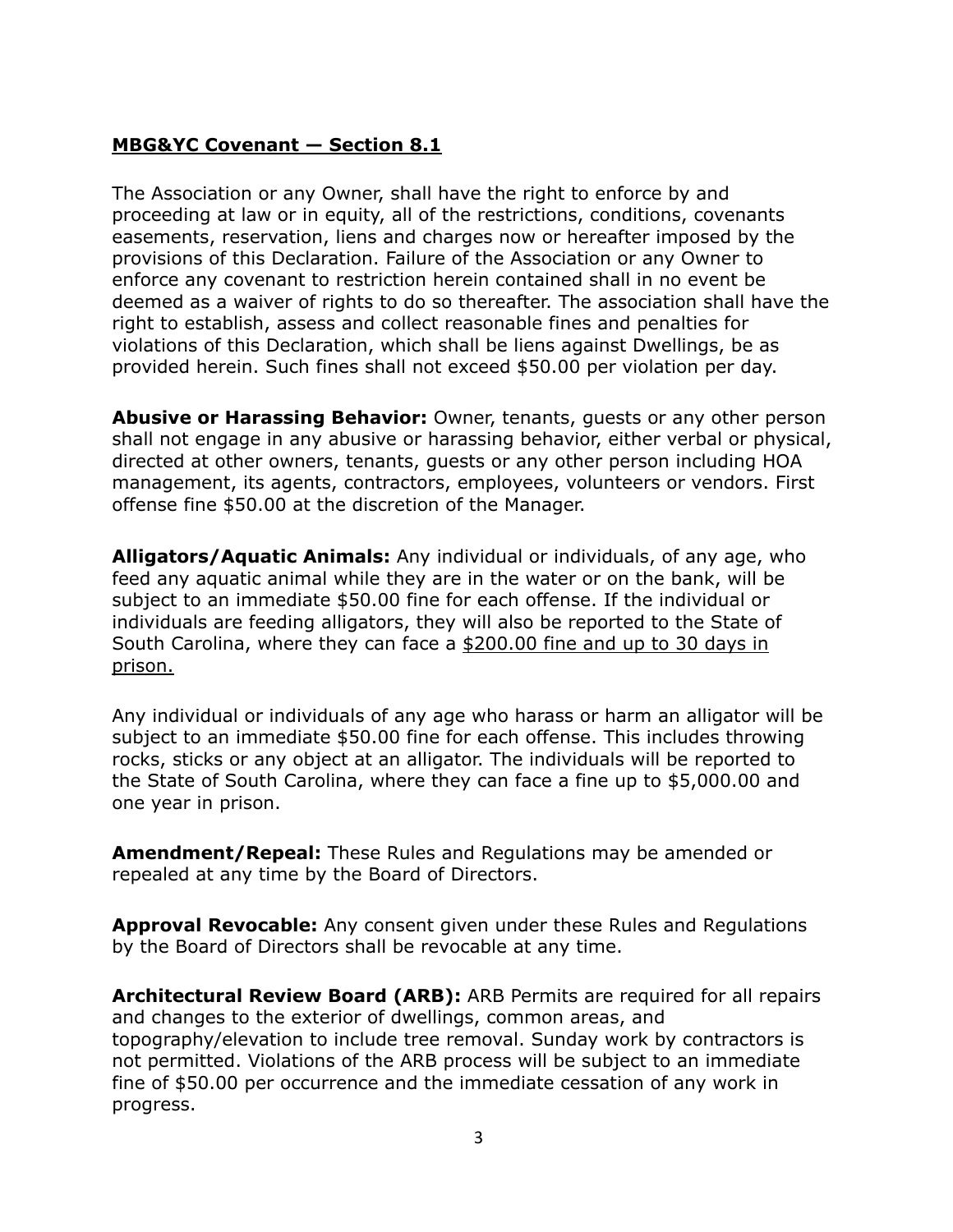**ATVs:** Due to safety concerns, ATVs are not permitted to be operated on MBG&YC roadways or common areas.

**Clotheslines:** Clotheslines **are not** permitted on the grounds of MBG&YC, nor are they permitted on porches. Towels, blankets and articles of clothing etc., shall not be draped or hung over banisters or railings. First violation (warning), additional violations \$25.00 per day.

**Community Center and Pavilion:** The Community Center and Pavilion may be used for community functions that include MBG&YC residents. Individuals and specific groups may rent the facility by filling out an application and leaving a security deposit. Rental amounts are available at the HOA office.

**Damages to Common Areas & Amenities:** All damage to common areas or amenities caused by a resident or tenant shall be the responsibility of that individual. Ultimately, the responsibility for damages resulting from the action of a tenant rests with the leasing homeowner who will be billed accordingly.

**Definitions:** For the purpose of these Rules and Regulations, the following definitions shall apply:

- a. Homeowner shall mean the current owner of a property located in the Myrtle Beach Golf & Yacht Club.
- b. Resident shall mean any owner or tenant currently residing at Myrtle Beach Golf & Yacht Club.
- c. Tenant shall mean any person who is currently leasing a single family dwelling or condo unit with the Myrtle Beach Golf & Yacht Club.
- d. Guest shall mean a short-term visitor or a resident who is permitted to use the facilities with the Myrtle Beach Golf & Yacht Club when accompanied by the host resident.

**Dues:** HOA fees are due on the 1st of each month. A late fee of \$20.00 will be assessed if payment is received after the 10th of the month. Dues may be paid by personal check, bank check, money order, cash or electronic transfers.

**Fire Pit/Outdoor Burning:** Open burning is *not* allowed in MBG&YC. The only allowable form of outside burning for single family homes is in a fire pit or chiminea fireplace with a screen cover. The fire pit *must* be located on a patio a safe distance from the home or it *may* be placed in the yard on pavers a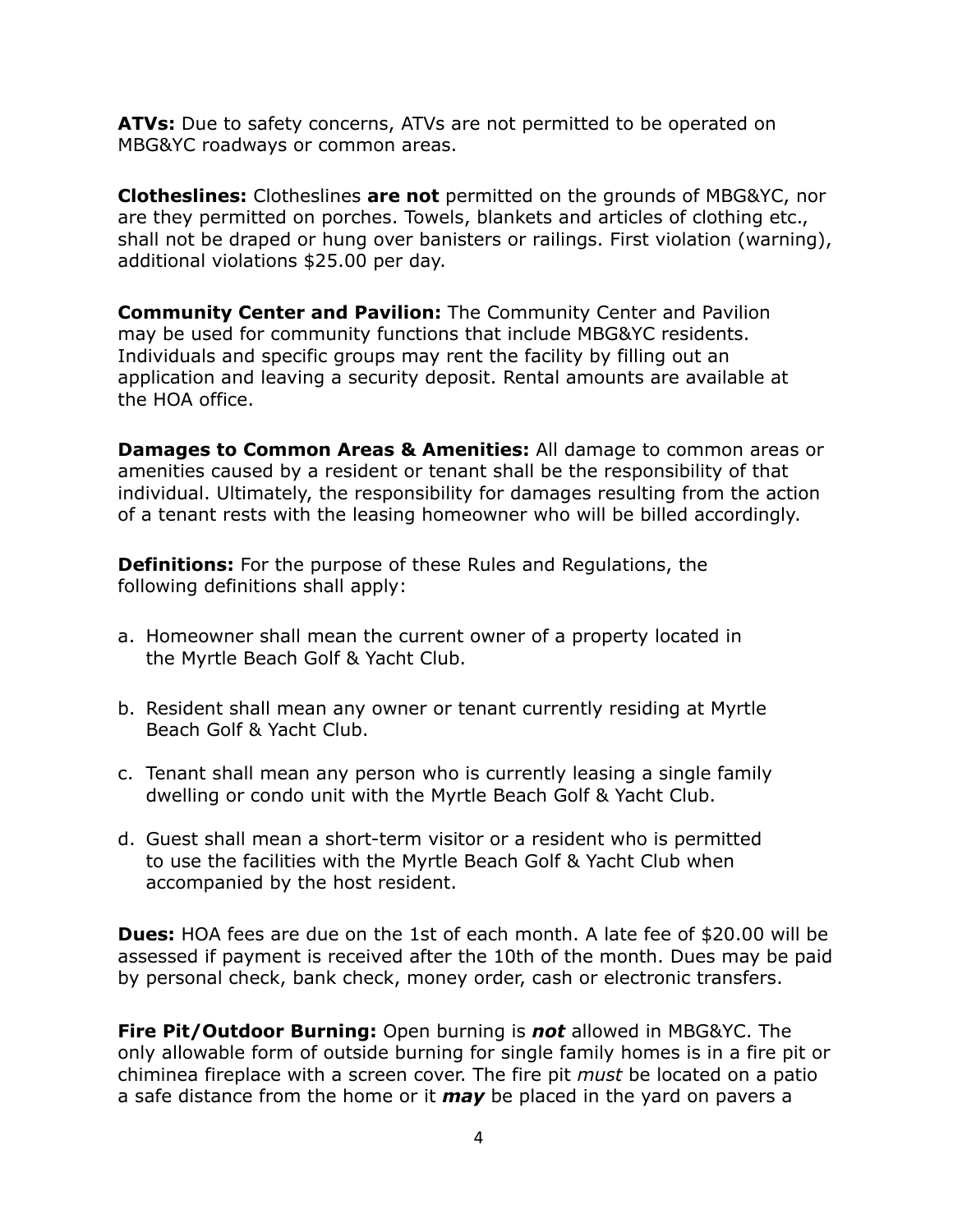safe distance away from the home, trees and pine straw. **Only** clean wood logs are allowed to be burned in these fire pits and the screen cover must be on at all times. Fire pits must be supervised at all times.

*NO* **Yard Debris** of any kind may be burned within the community of MBG&YC. We offer yard debris pick up three times a week to our residents.

If you live in one of the condominium units you must check with your condominium association for its rulings on fire pits.

**Firearms or Weapons:** It is a violation of the Rules to discharge any BB gun, pellet gun, paintball gun, bow, cross bow and arrow, firearm or other weapon within the confines of Myrtle Beach Golf & Yacht Club, by anyone other than an individual authorized by the Board. Any violation of this rule will result in an automatic \$50.00 fine for each occurrence. (This rule should not be construed as an attempt to limit ownership of such items.) *Concealed weapons* are *not permitted* in any HOA building.

**Fireworks:** No fireworks of any type may be discharged anywhere within the confines of Myrtle Beach Golf & Yacht Club as of July 1, 2008. Any violation will result in a \$50.00 fine per incident.

**Gate Entry/Decals:** All vehicles entering the community must have a pass or a decal. No commercial or personal vehicle will be allowed to enter unless it has a permanent decal, or current pass, or has been called in by a resident on file with the HOA office. This includes contractors of all kinds, pizza deliveries, home health aides, and service companies. Decal must be attached to the windshield, driver's side low corner. Please call our Community Watch (843-650-4109) in advance of any guest, delivery etc. to have a pass ready upon their arrival. **No passes will be written while you wait at the gate.**

All permanent residents (homeowners & tenants) must obtain a decal from the HOA office for their vehicle. You will need to bring your driver's license, the vehicle registration and your lease (tenants). All permanent residents (homeowners/tenants) must be registered with the HOA office. Those not on file will not be allowed to enter the property or to call in guests or any other types of vehicles. Homeowners' Barcode stickers will be affixed to the right rear window of each vehicle. All vehicles must have a decal or pass displayed on the windshield or dash at all times while in the community.

**Holiday Decorations:** Outdoor December holiday decorations, other than holiday flags, may be placed on the homeowners and/or renters property no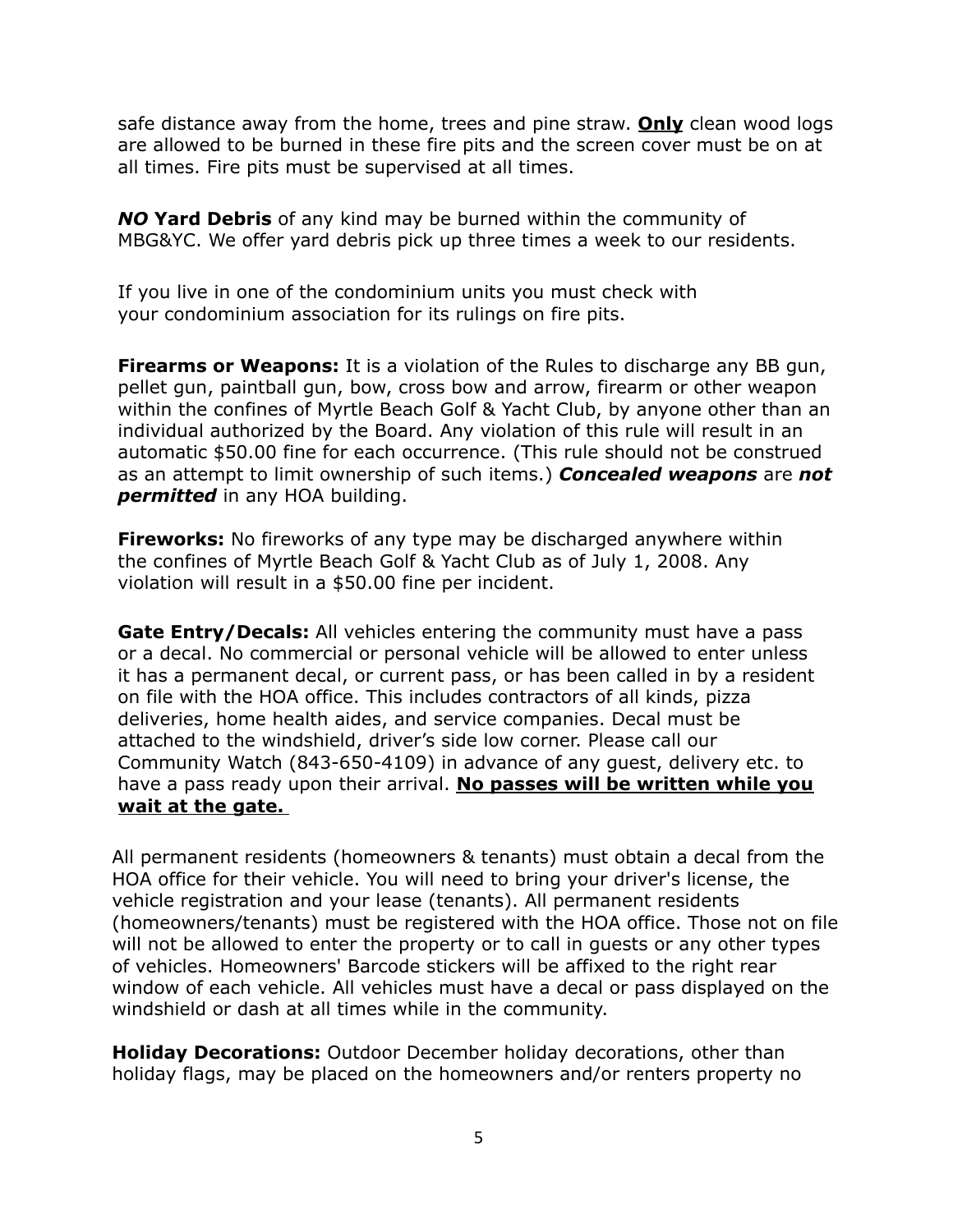earlier than Thanksgiving week. All decorations must be removed no later than January 15.

**House Numbers:** House numbers shall be of contrasting color from the background, a minimum of four (4) inches in height, and easily readable from a distance of twenty five (25) feet. This applies to single and multi-family dwellings.

**Lawn Care:** Front and side yard mowing is done as a courtesy of the HOA so long as is financially feasible. Please check with the HOA for prices to include the rear yard. Rear yards that are not maintained will be mowed by the Association and homeowners will be billed a minimum of \$30.00 per cutting.

**Motorcycles:** Motorcycle riding is prohibited in the development. Motorcycles may be stored in garages or in the RV Lot or in the spaces provided near the gate house at the entrance. Violation will be an automatic \$50.00 fine. Mopeds and scooters with 5 horsepower or less are authorized for ingress and egress by persons  $15<sup>1</sup>/<sub>2</sub>$  years and older.

**Outside Storage:** Bikes, toys, and trash containers are to be stored on the side of the residence behind the air handler screen, or in the rear yard. First violation (warning); additional violations (\$25.00 per day).

**Parking:** RVs, boats, camping trailers and moving vans may be parked overnight (24 hours) for the purpose of loading and unloading. If you intend to park for this purpose, notify the Community Watch (843-650-4109) to avoid a possible violation and fine. (\$25.00 fine per day, per violation).

Commercial vehicles may not be parked overnight. A commercial vehicle is defined by the Horry County Auditor's Office as a vehicle (i.e. car, van truck, etc.) with identifying paint and/or decals that show the name of a company, organization or individual and a telephone number. Fine \$50.00 per day.

No parking on grass at any time. Parking on streets or non-designated parking areas is not allowed between the hours of 2:00AM-7:00AM. Fine \$25.00.

Utility trailers parked overnight. Fine \$50.00.

Vehicles with an invalid license tag, inspection sticker or guest pass will be towed within 24 hours from the date and time of issuance of a violation notice from common areas, guest parking areas and parking lots. Vehicles with invalid license tags parked on the owner's parking pads will be fined \$50.00 per day after the first violation notice.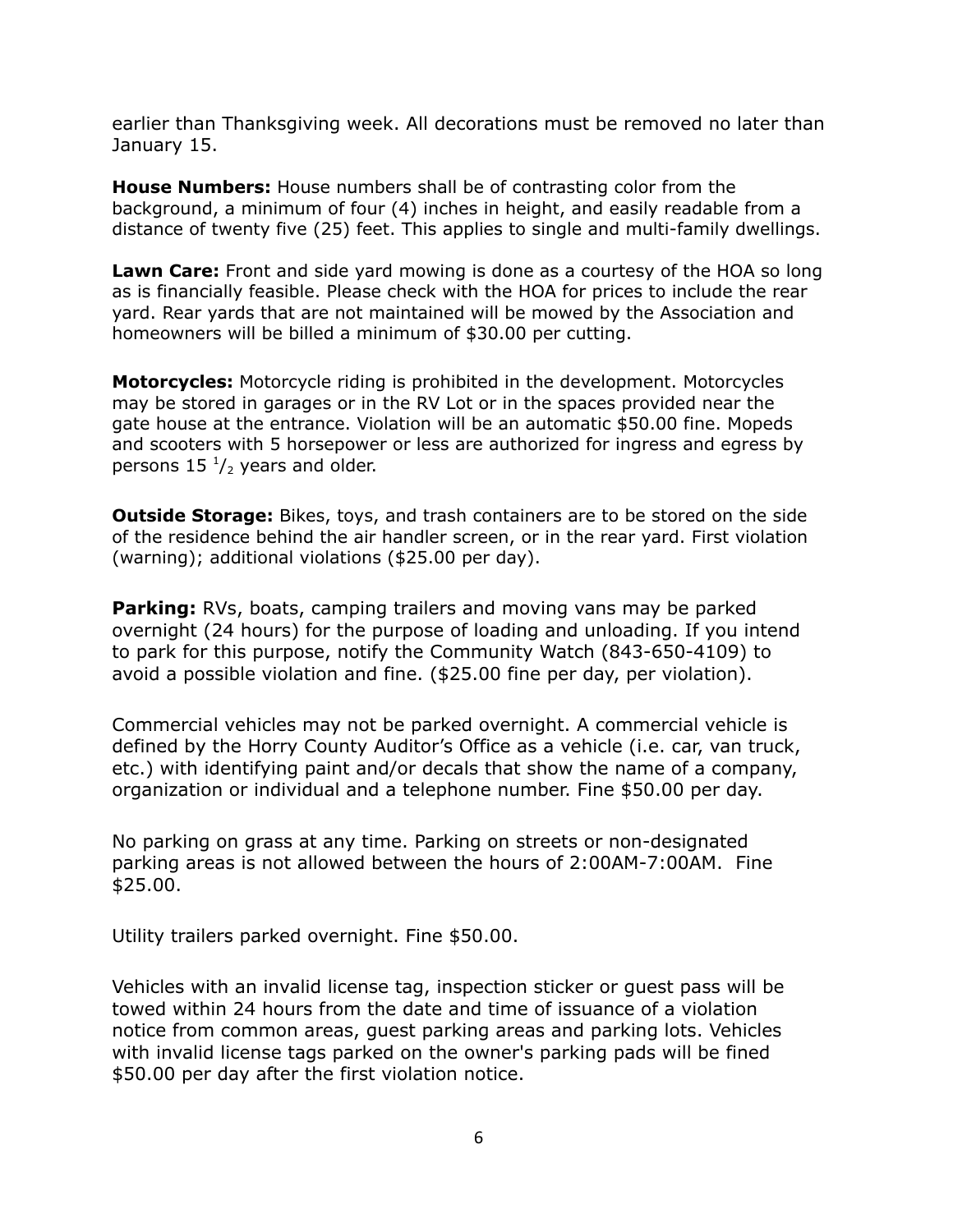**Overflow Parking:** There is no overflow parking allowed around the HOA office unless attending a function at the community center. Temporary overflow parking is limited to the area around the pool only with permission from the Monitors. Anyone caught using the spaces around the HOA office will be warned the first time and ticketed and fined \$50.00 each time thereafter.

## *Homeowner or tenant is responsible for informing their guests about parking Rules and Regulations.*

Designated temporary parking on the street for parties may be acquired by notifying security to make the arrangements by calling the monitors *in* advance. The pool parking area may be used only if designated street parking cannot be authorized.

**Pets:** An animal (dog, cat or other domestic animal) found not on a restraint two times will be considered a nuisance and the owner will be fined \$50.00 per occurrence and the animal will be turned over to Animal Control.

Any animal (dog, cat or other domestic animal) involved in an attack on another animal or person will be reported to Horry County Animal Control. If an animal is involved in more than one attack it will be declared a nuisance and the owner will be fined \$50.00 a day until the animal is removed permanently from Myrtle Beach Golf & Yacht Club.

**Play Equipment:** Use of Play Equipment such as bicycles and other recreational equipment is permitted in a yard during daylight hours while actively in use. After use, the equipment must be moved to the rear and against the house or returned to a storage area. Play Equipment is not permitted to be permanently affixed. If a hurricane is approaching; these items must be brought inside a house or garage if possible. Persons who roll a portable basketball hoop to the front driveway must return it to the back yard or patio after use rather than leave it visible from the street. For reasons of safety and liability, Play Equipment is only permitted on the homeowner's property, and is not permitted or to be utilized on HOA roads or cul-de-sacs.

**Pool:** Violation of pool rules may result in a suspension of pool privileges from 7 to 30 days depending on the violation. Rules are posted in the pool area, no warnings. No smoking allowed within the fenced area of the pool.

**Security Company Signs:** Temporary or permanent security system "staked signs" are permitted if they do not exceed 6 inches by 6 inches and are placed in a garden or under bushes no further than 5 feet from the front of the residence where they do not interfere with HOA mowing operations.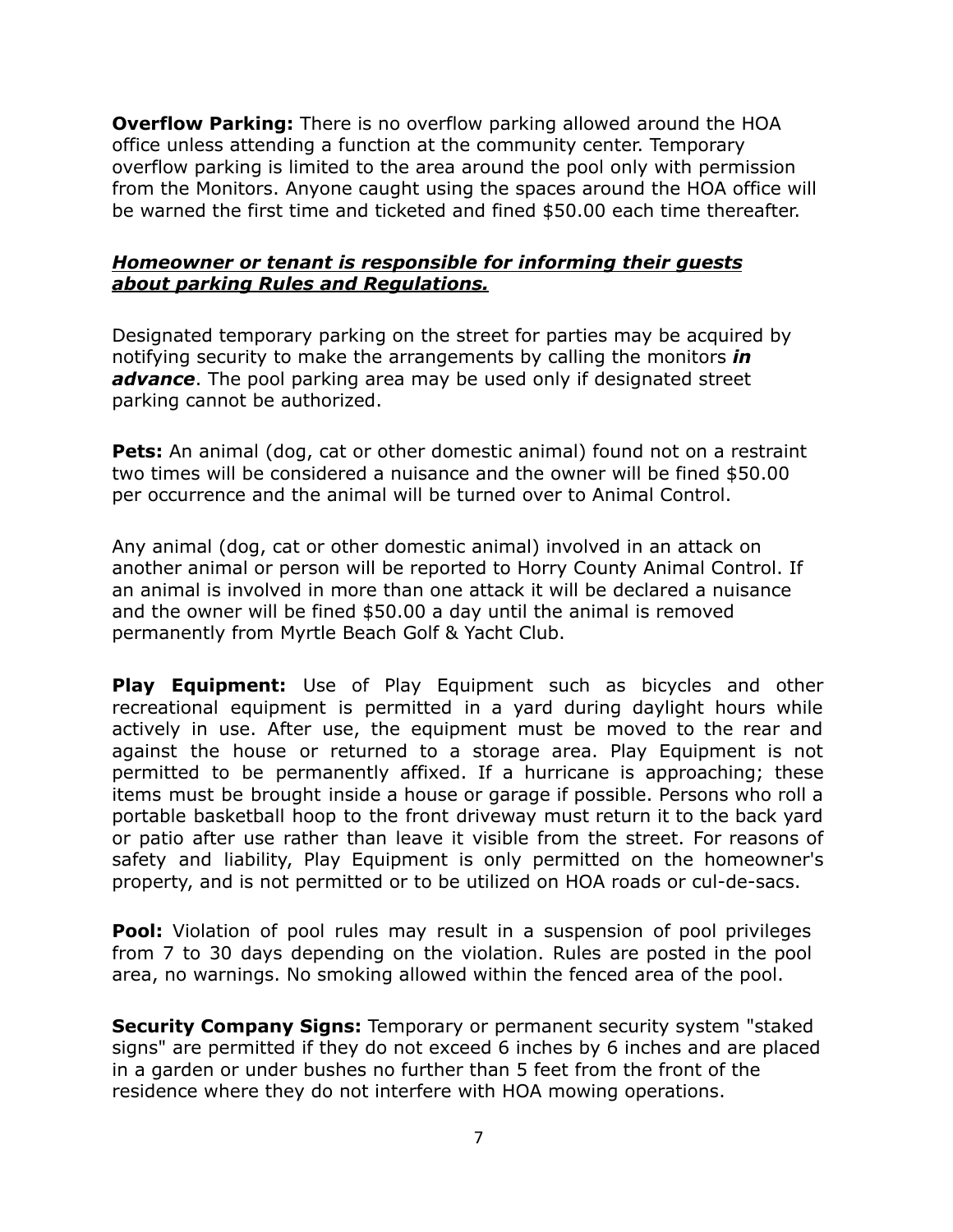**Propane Tanks:** All propane tanks must be concealed by a fence on sides facing the street and neighboring homes. The fence type must be equivalent to the type used by surrounding neighbors and must be approved by the ARB.

**Solicitation:** Only recognized clubs and the HOA may distribute function flyers. No other handouts or flyers will be permitted. Flyers must be approved by the HOA manager before distribution.

**Door-to-Door Appeals:** These can only be made for school fundraisers and by scout troops. The child must be a resident, accompanied by an adult and obtain a permit from the HOA Office.

**Traffic Violations:** Speed limit on all roadways is **25MPH**. Violators will be ticketed by Horry County Police Department Officers. Citations will be handled by the South Carolina court system.

**Trash Containers:** The container may be placed curbside on Thursday after 3:00 PM and must be returned to the storage area by 11:59 PM Friday. There will be a \$10.00 fine per occurrence after one written violation notice. The container will be picked up by maintenance and returned after payment of the fine. In the event that you are not able to put your can out or take it back as outlined above, you may want to ask a neighbor for assistance.

**Vehicle Repair:** Only minor repairs are permitted. Such repairs include battery or tire replacement which must be completed in a 24-hour period. Oil and fluid changes are prohibited at all times. (\$25.00 fine, no warning.)

**Yard Debris:** Yard debris may be placed curbside on **Sunday, Tuesday and Thursday** for Monday, Wednesday and Friday 7:30 AM pickups. Winter schedule for debris pick-up will be Monday and Friday. **Pine straw and leaves must be placed in paper leaf bags (maximum 5 bags).** Plastic bags are not allowed. Branches and limbs must be cut to 4' lengths and stacked. Fine \$10.00 after one violation notice.